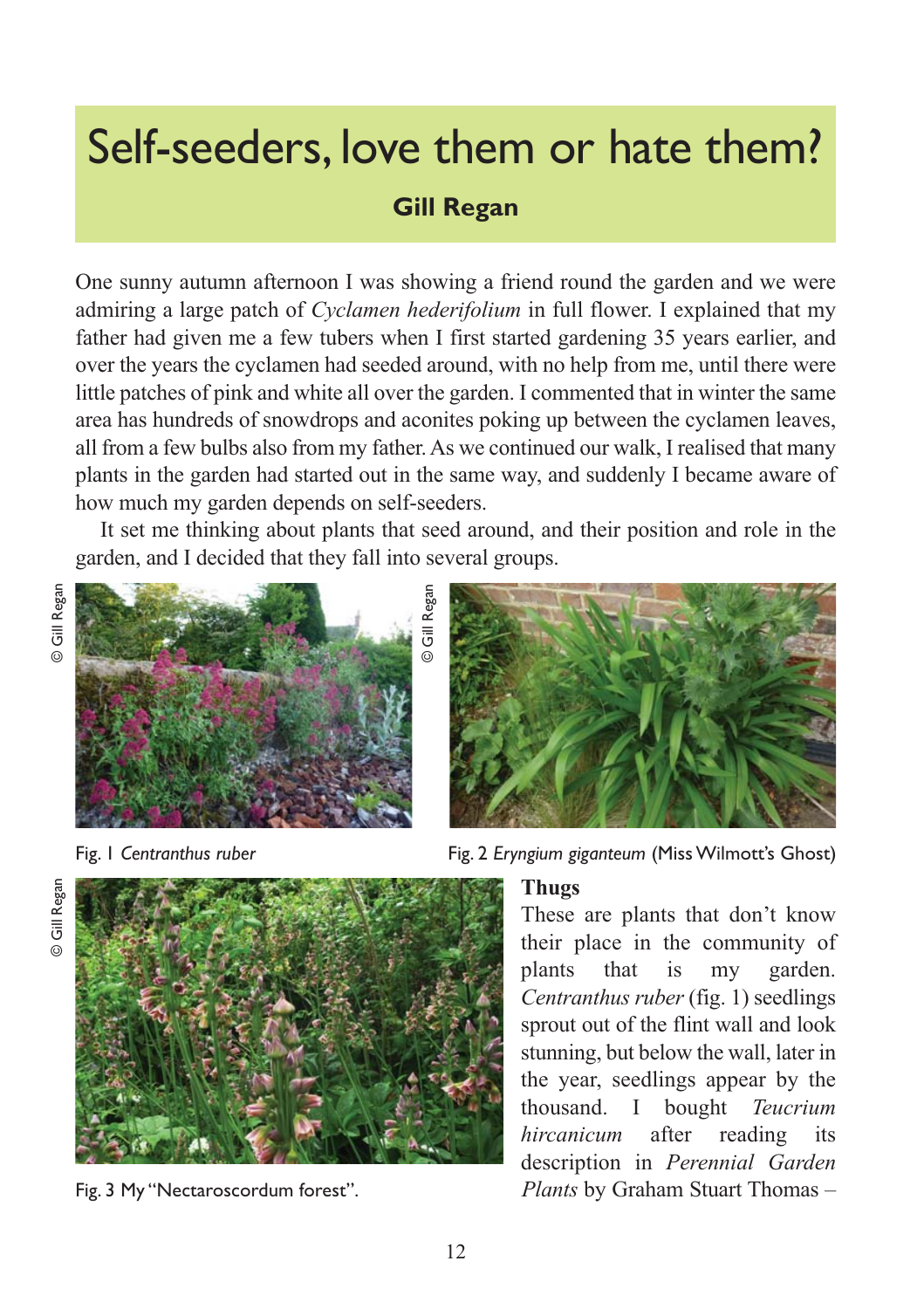

Fig. 4 An unidentified aster

Fig. 5 *Meconopsis cambrica* 



'an unusual plant' ... 'For many weeks slender dense spikes of tiny dark lilac flowers decorate it' I was very pleased with it at first, but horrified later to see hundreds of seedlings all to be weeded out, so the teucrium had to go. Some plants seed in the middle of others and are impossible to remove: for example, *Eryngium giganteum* (Miss Wilmott's Ghost) in the middle of an agapanthus (fig. 2). I love the architectural flower spikes and would like to leave them all through the winter, but I have to cut them down as soon as the seeds start to be released or there will be an "Eryngium forest" the next year. The same is true of *Nectaroscordum siculum*; I can't leave them to produce their wonderful conical seedheads – I already have a "Nectaroscordum forest" (fig. 3)!

Years ago at a Brownie sale I bought a small aster (fig.  $4$ ) – I don't know the species. It produces snowy white flowers early in the autumn but it is a prodigious seeder. I don't tidy the borders until the spring, so I have only myself to blame for the hundreds of seedlings.

Also falling into this group of thugs that would like to take over the garden are *Meconopsis cambrica* (fig. 5) *Pachyphragma macrophyllum*, *Geranium nodosum* (fig. 6), *Tellima grandiflora* (fig. 7), *Geranium* x *oxonianum* (fig. 8) and *G. endressii*.



Fig. 7 *Tellima grandiflora*



Fig. 8 *Geranium* x *oxonianum*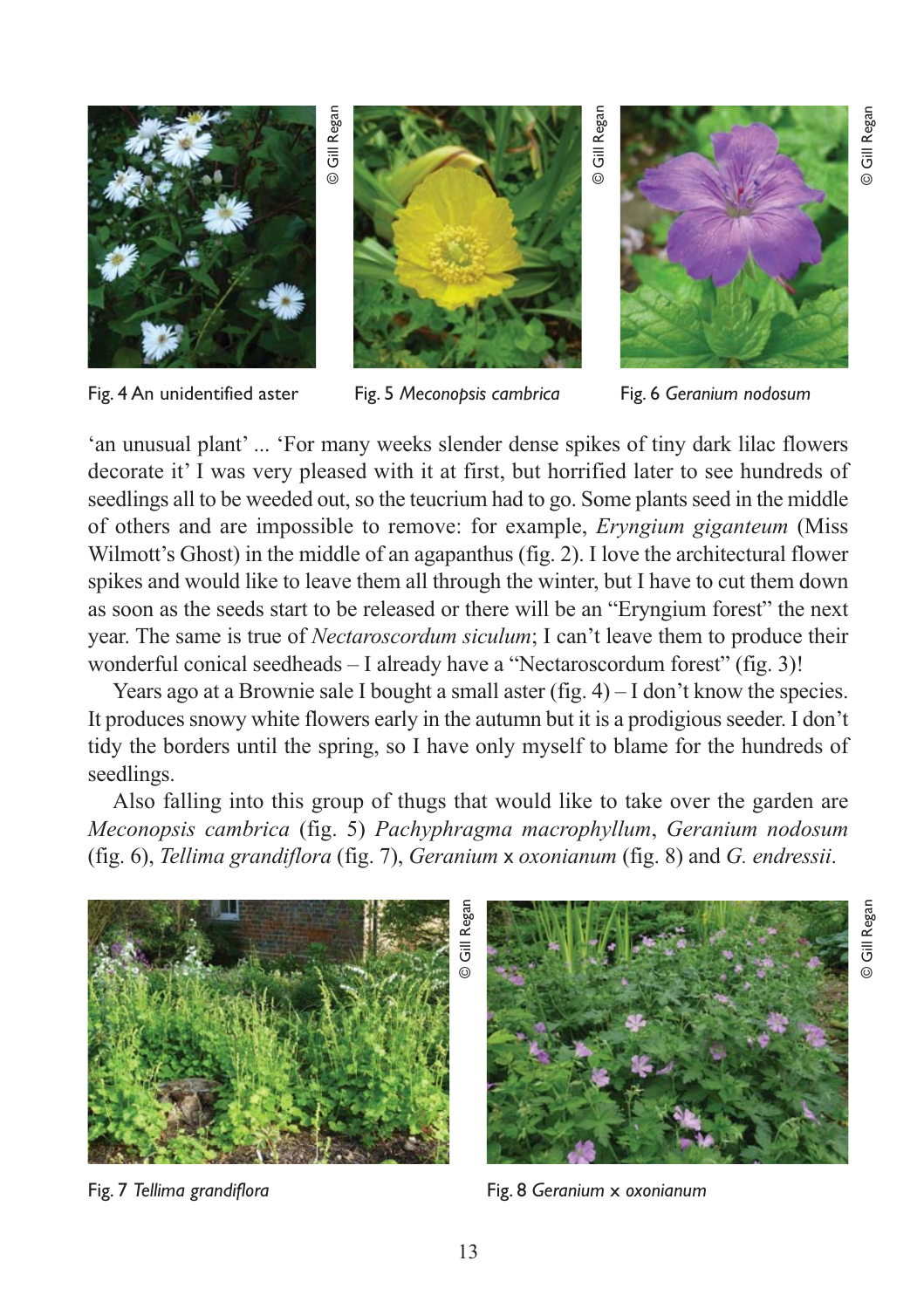© Gill Regan © Gill Regan



Fig. 9 *Pimpinella major* 'Rosea'



Fig. 10 Hellebores are a favourite of mine but some produce masses of seedlings at the base of the parent plant.

#### **Plants that are generally well behaved but need watching**

These plants rarely produce huge numbers of seedlings, but they can still cause problems. Purple fennel is an example, because even small seedlings can be very difficult to remove as their carrot-like roots are very tenacious. The same is true for *Pimpinella major* 'Rosea' (fig. 9). Hellebores are a favourite of mine but some produce masses of seedlings at the base of the parent plant (fig. 10) and you end up with a muddle if you don't remove them while they are very small. *Dahlia scapigera* (fig. 11) is a *Dahlia merckii* look-alike, hardy with me, and each year it increases in size, so when I see an occasional seedling I have to check carefully to make sure there is room for the large plant that it will eventually turn into. A *Phacelia* species – *bolanderi* I think (fig. 12) – is brilliant, a low-growing plant that copes excellently with the dry summers we often get here in Kent. It flowers over a very long period and produces some seedlings – but again, if the seedling is in the wrong place remove it quickly, because its roots will be heading for Australia!

I very much like the architectural effect produced by *Onopordum acanthium* (fig. 13) but as the leaves are huge they can smother smaller plants. *Verbascum* seedlings pop up



Fig. 11 *Dahlia scapigera*



Fig. 12 A *Phacelia* species – *bolanderi*?

Fig. 13 *Onopordum acanthium*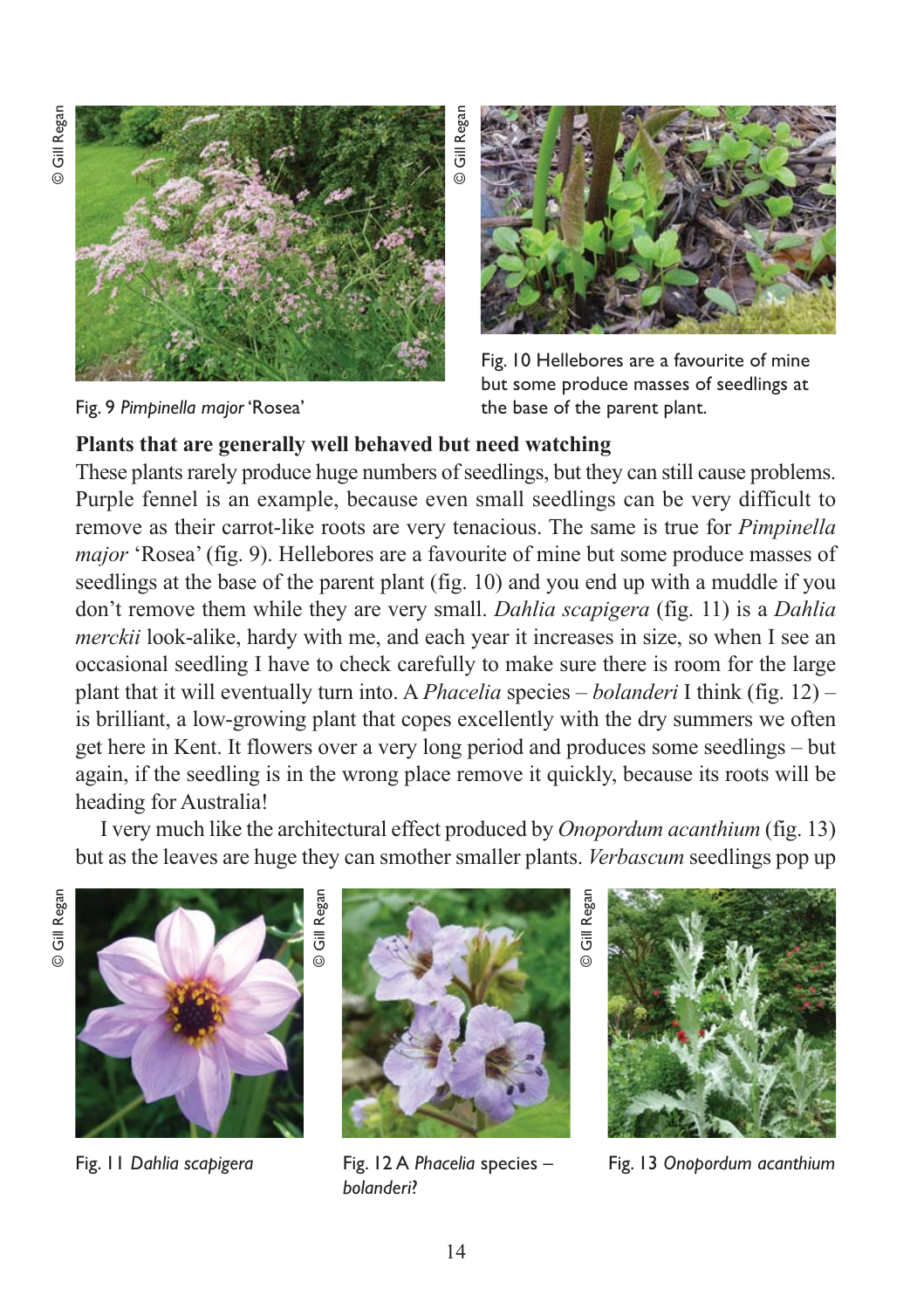

Fig. 14 *Verbascum* seedlings pop up and the grey woolly foliage of the young plants can be quite attractive.



Fig. 15 *Scutellaria alpina*

and the grey woolly foliage of the young plants can be quite attractive but cause the same problem (fig. 14). Even small plants such as *Scutellaria alpina* (fig. 15) can smother their smaller neighbours in the same way.

## **Well-behaved plants**

These plants produce seedlings but not in huge numbers, they can easily be removed and they don't smother their neighbours. Here are some examples: *Eranthis hyemalis* (front cover), *Melittis melissophyllum* (fig. 16), *Lilium martagon* (fig. 17), *Corydalis malkensis* (fig. 18), and alliums such as *A. cristophii* (fig. 19), and *A. nigrum* (fig. 20).

## **Valuable seedlings I'm delighted to see**

I have grown *Trillium kurabayashii* (fig. 21) for many years. The clump slowly increased in size but I found no seedlings until I realised that any that appeared would be smothered by a neighbouring thug, so I kept the area around the clump clear and was very excited when my first self-sown seedlings appeared. *Jeffersonia dubia* (fig. 22), one of my favourite plants, first produced seedlings around its base after a cold winter. *Beesia deltophylla* (fig. 23), *Glaucium flavum* f. *fulvum* (fig. 24), *Dactylorhiza fuchsii*, *Coriaria terminalis* var. *xanthocarpa* (figs 25 & 26), and some

trees such as *Koelreuteria paniculata* occasionally produce seedlings and I am always pleased to see them. I was delighted this year to see my first two seedlings of the giant Himalayan lily, *Cardiocrinum giganteum* (fig. 27).

## **Plants I wish would self-seed**

So far I have not had self-sown seedlings of *Lilium monadelphum* (fig. 28), *Trillium luteum* and *T. flexipes*, erythroniums and fritillaries. I would be delighted to see new little plants of any of them!



Fig. 16 *Melittis melissophyllum*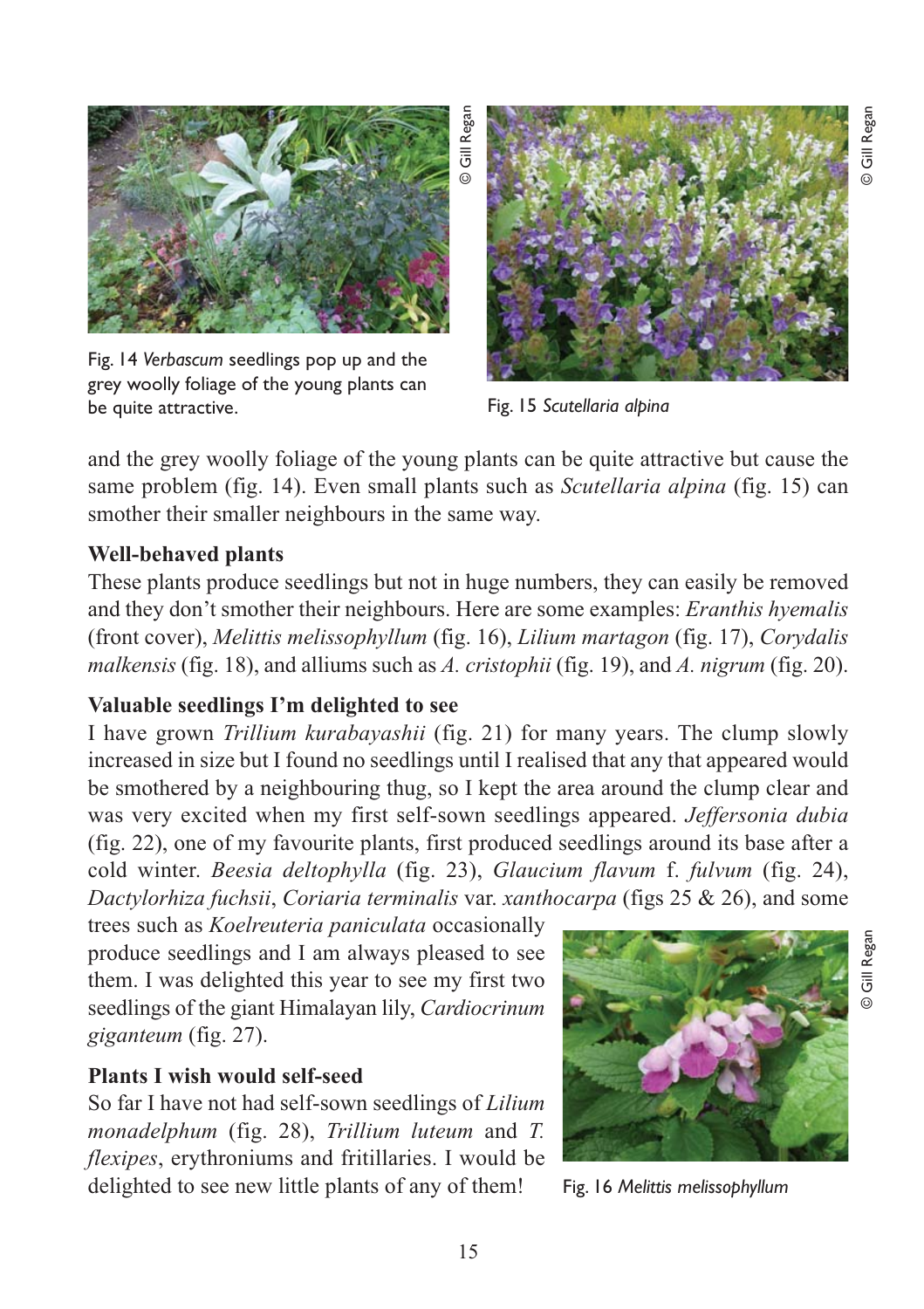

Fig. 17 *Lilium martagon*

© Gill Regan © Gill Regan



Fig. 18 *Corydalis malkensis*





I have given a talk on this topic many times and it is always interesting to hear comments from the audience. I have no problems with *Allium sphaerocephalon* (fig. 29), but clearly it's a problem for some people. I've been trying to work out the reasons for this and I suspect there are many: I garden on heavy clay soil and alliums do well here only as long as they are planted in a well-drained area, but in a sandy soil it could well be a different matter. My parents gardened on acid sandy soil, and not

Fig. 19 *Allium cristophii*





Fig. 20 *Allium nigrum*



Fig. 21 *Trillium kurabayashii*

Ġ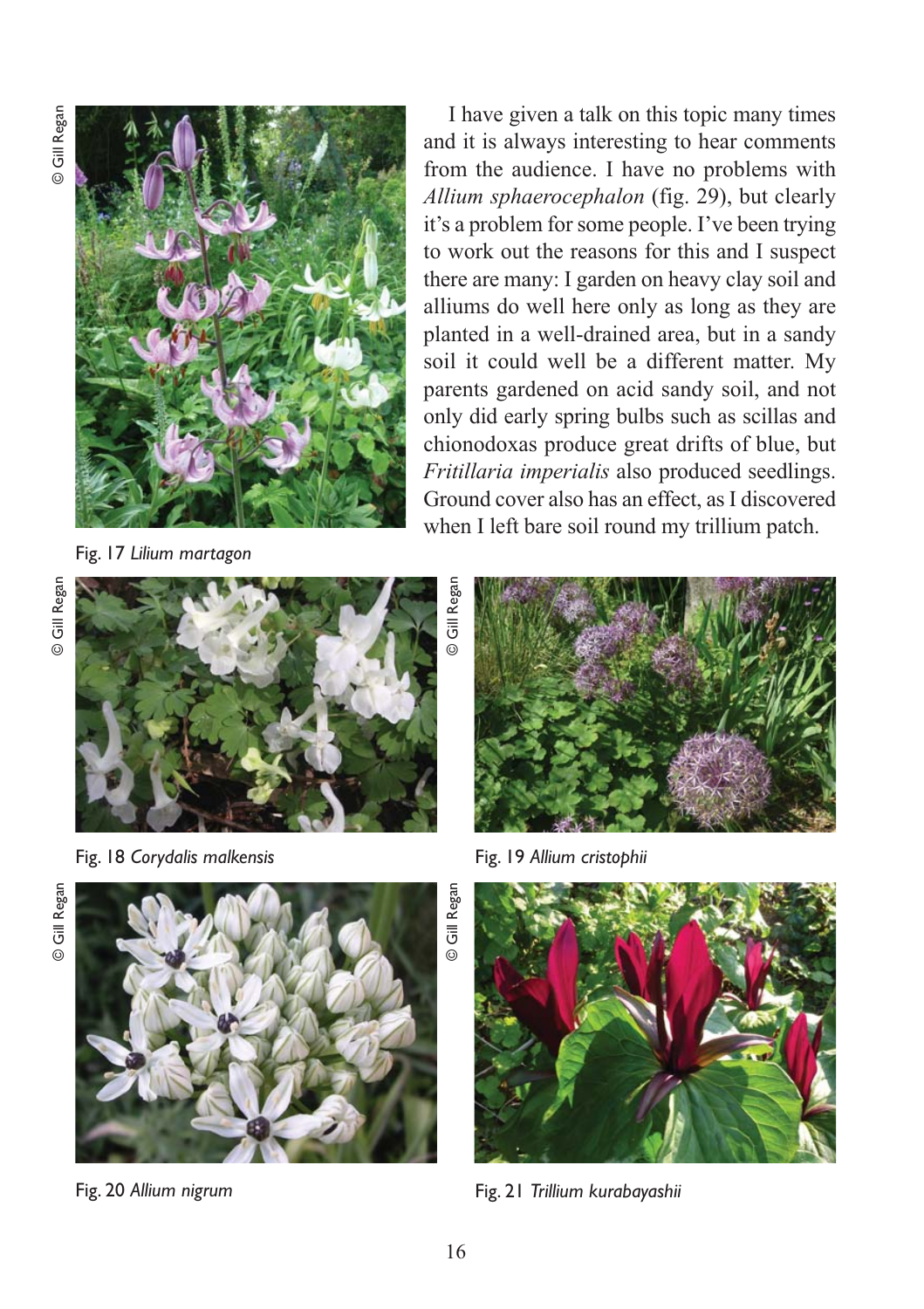#### **Why I love self-seeders**

I have always been fascinated by plants, and my husband and I enjoy travelling all over the world to see them. Plants in their natural environments colonise every inch of ground by spreading and self-seeding, and there is very little bare soil (fig. 30). Over the years I've realised that I am happiest when plants in the garden look as though they are growing in the wild, and this can be achieved by allowing them to seed around.

When *The Wild Garden* by William Robinson was published in 1870, it described the fashion for 'placing numbers of tender plants in the open air in summer to produce showy masses of colour' and 'a gradual rooting out of all the old favourites in favour of this bedding system'. Robinson aimed to show how 'we may have more of the varied beauty of hardy flowers' 'by naturalising many beautiful plants of many regions of the earth' 'in almost every kind of garden'. By allowing plants to self-seed I am mimicking what happens in the wild and allowing them to naturalise. However, in the wild there is competition among the different species for nutrients, light and water, and eventually a balance is achieved,



Figs 25 & 26 *Coriaria terminalis* var. *xanthocarpa*



Fig. 22 *Jeffersonia dubia*



Fig. 23 *Beesia deltophylla*



Fig. 24 *Glaucium flavum* f. *fulvum*